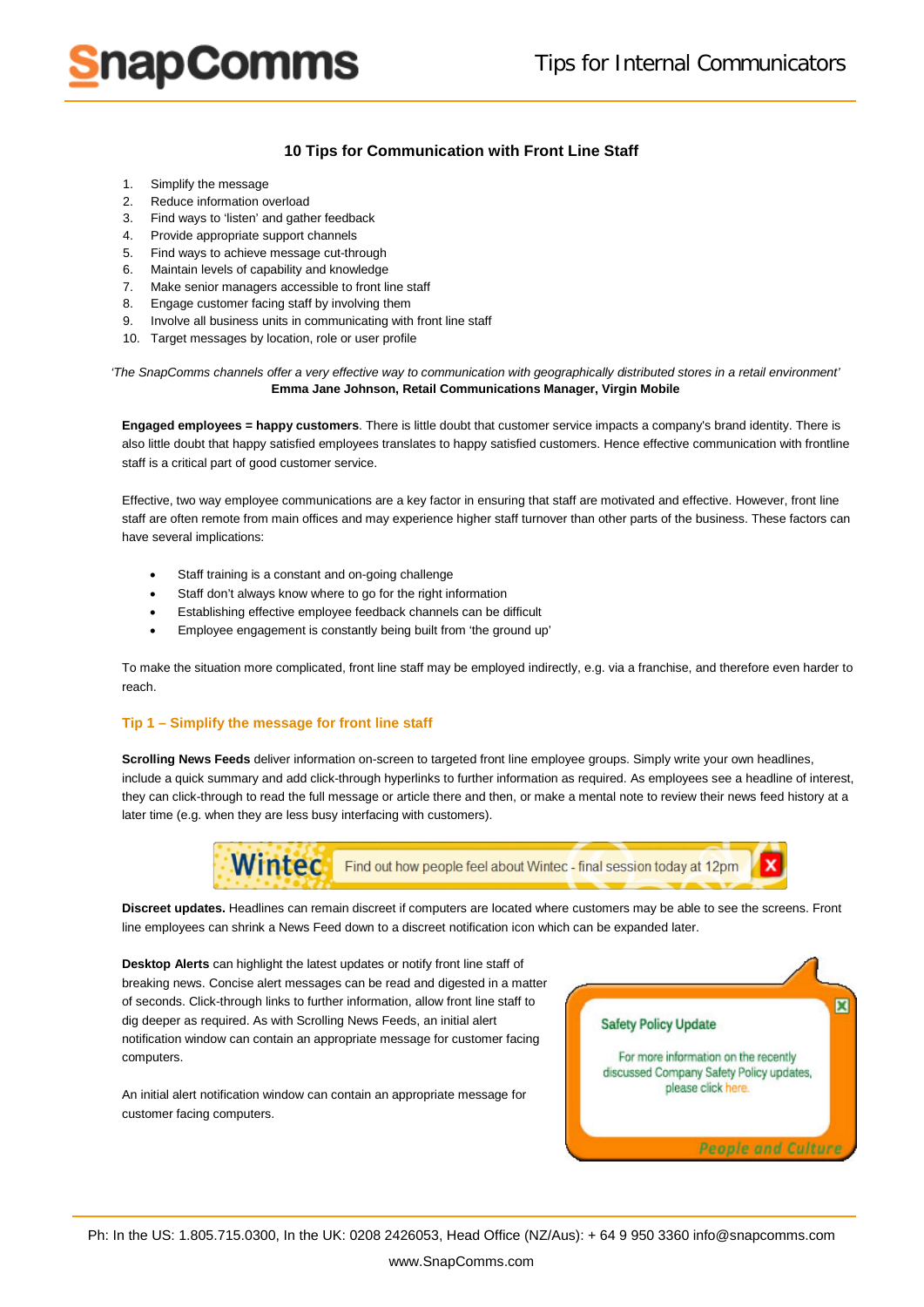#### **Tip 2 – Reduce information overload for customer facing staff**

**napComms** 

Customer facing staff can feel deluged by information and it can be a major source of workplace stress for them. This can reduce the quality of their interactions with customers. In addition, an overload of information means that employees may find it hard to effectively identify and assimilate important information due to excessive background 'noise'.

**Aggregate mass emails.** The [SnapMag](http://www.snapcomms.com/products/internal-newsletter.aspx) tool is an email aggregation tool which significantly reduces information overload. For nice-toknow and non-urgent information, it allows you to collate such items into an electronic magazine. For example, rather than IT sending an email update about a planned outage, or marketing sending out product information updates and HR sending their staffing updates out via email, all of these messages can be consolidated into the same magazine by each department as quickly and easily as sending a mass email.

[Staff magazines](http://www.snapcomms.com/products/internal-newsletter.aspx) can also be themed with distinct branding. For example; product updates, pricing updates and process and service updates.

[SnapMag](http://www.snapcomms.com/products/internal-newsletter.aspx) is pushed directly to targeted computers instead of being delivered by email. [Scrolling News Feeds](http://www.snapcomms.com/products/desktop-news-feed.aspx) can notify staff that a new edition has been published or staff can access the magazine via a hyperlink.



#### **Tip 3 – Find ways to 'listen' and gather feedback from front line staff**

**Listening** is an essential part of good employee communication. Effective front line communication is not a top-down, one-way exercise, but involves listening and demonstrating an inclination to act in response to feedback. 'Listening' can be a real challenge for a distributed, customer facing workforce.

The SnapComms tools can be your 'ear.' They provide very effective ways to 'listen' and gather feedback from front line staff.

**[Staff surveys](http://www.snapcomms.com/products/staff-survey.aspx)**. SnapComms [Staff Survey](http://www.snapcomms.com/products/staff-survey.aspx) tool is different to other staff survey tools because it is pushed directly to targeted computer screens (and not delivered by email). The initial popup notification can contain an appropriate customer facing message and front line staff can chose to defer responding until later. Options allow you to specify how frequently and how often the pop-up message will reappear as a reminder until the staff survey is completed. The [Staff Survey](http://www.snapcomms.com/products/staff-survey.aspx) is quick and easy for staff to participate in and can cover everything from the effectiveness of operations and processes, to capturing front line employee's views and customer perceptions.



**[Employee discussion forums](http://www.snapcomms.com/products/internal-social-media.aspx)** can provide a virtual meeting place where customer facing staff can share their ideas, opinions, and feedback. [Snap Forum](http://www.snapcomms.com/products/internal-social-media.aspx) allows front line staff to post ideas anonymously, which, in some circumstances, can be a good means of finding out what staff really think.

The SnapComms [employee discussion forums](http://www.snapcomms.com/products/internal-social-media.aspx) are highly secure and provide a range of moderation options that allow you to keep a close eye on the conversations taking place. Targeting options mean that you can set up specific secure forums targeted to specific employee interest groups.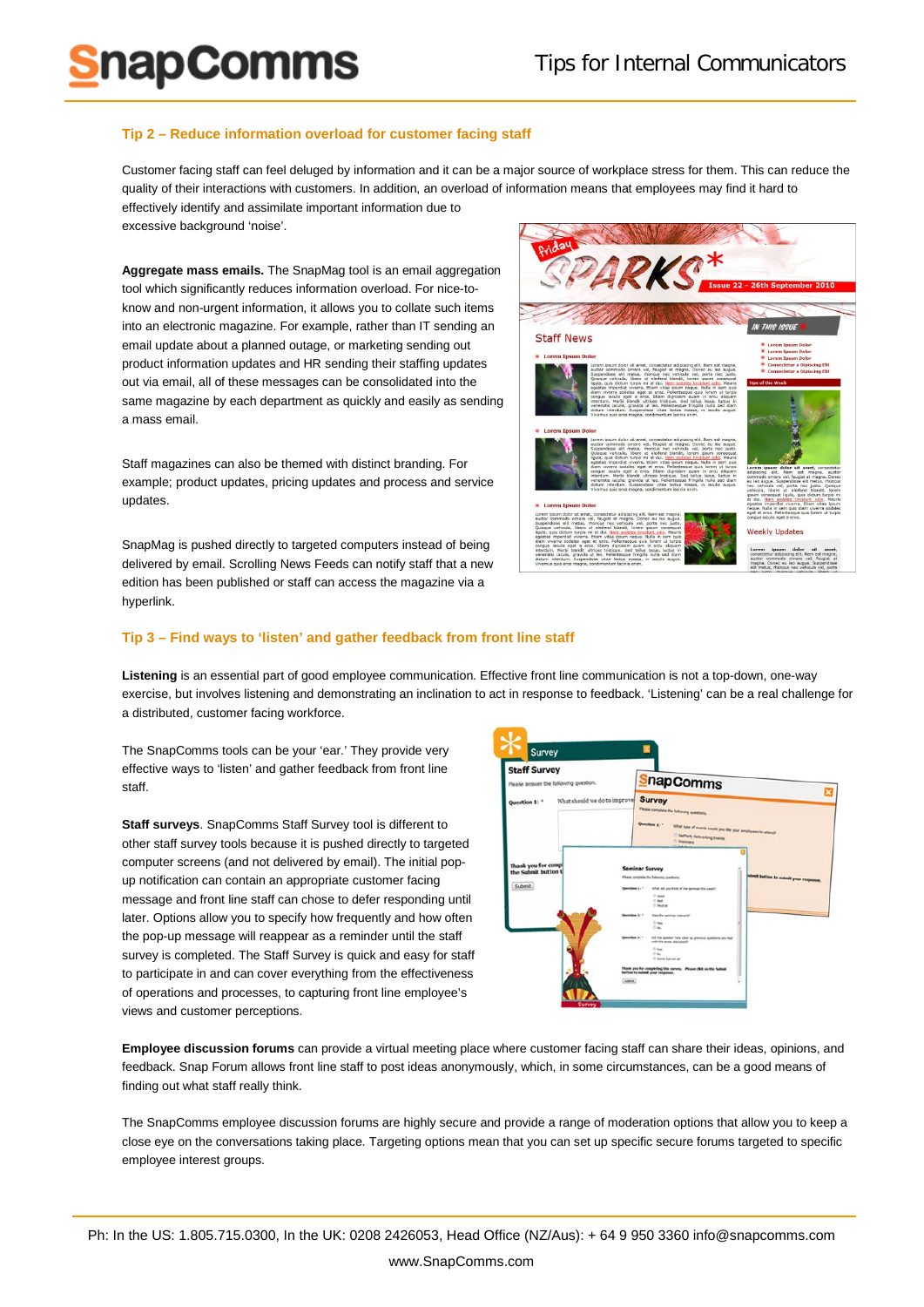## Tips for Internal Communicators

**[SnapMag](http://www.snapcomms.com/products/internal-newsletter.aspx)** can then provide an effective way to advise staff of the actions being taken in response to their feedback. A section in SnapMag titled, for example, 'Acting on Your Feedback' can contain short features over viewing measures being taken based on feedback from front line staff. Closing the loop on staff feedback back can really help build employee commitment and engagement.



napComms

#### **Tip 4 – Provide appropriate support channels for front line staff**

Staff who are working in remote locations, such as branch offices and stores, can often feel cut off from the wider organization. When they have questions or issues it can sometimes be hard to find quick and convenient support.

**Local supervisors and managers play a vital role** in providing support to, and communicating with, their teams. They can also ensure that front line employees have a 'line of sight' between the organization's vision and their jobs. [Read more.](http://www.snapcomms.com/solutions/improving-manager-communication.aspx)

**[The SnapComms Staff Survey tool](http://www.snapcomms.com/products/staff-survey.aspx)** can act as an open ended survey template which customer facing staff can access at any time in order to provide feedback or just comment on issues or problems they face. The tool also provides a means to measure the effectiveness of managers as communicators. Easy answer, multiple choice questions such as:

- My supervisor / manager effectively explains how company initiatives will affect our departments
- My supervisor/ manager is good at speaking in front of groups
- Who did you hear about XXX from?
- Do you understand how your team /role's activities can contribute to XYZ initiative?

…can help you assess how effective managers are at communicating key messages to front line employees. Benchmarking this capability allows you to set standards, reward good behavior and provide training to those managers who are not performing well.

**[Helpdesk tools](http://www.snapcomms.com/products/internal-social-media.aspx)** allow staff, who are experiencing problems, to report an issue or ask a question in an online 'helpdesk' format. Moderators can be assigned to a particular 'helpdesk' and will receive instant desktop alert notifications when new questions are posted. Moderators can answer questions directly or provide direction (via a hyperlink to the intranet, network, or web) to where the

correct answer can be found. Each specific question can be tagged and is searchable; meaning past questions and answers can be easily located in an evolving repository of knowledge.

#### **Tip 5 – Find ways to achieve message cut-through**

**Message cut-through for priority messages**. It's getting harder and harder to achieve message cut-through with so much "noise." This is particularly an issue for busy, customer facing staff who use computers only intermittently during the day. For important updates, such as pricing changes, fraud updates, notification of system outages or major business announcements, message cut-through can be a priority.



**[SnapComms Desktop Alert](http://www.snapcomms.com/products/desktop-alert.aspx)** is a powerful way to achieve message cut-through. It is a targetable Desktop Alert that 'pops up' on employee's computer screens. Initial pop-up notifications can contain discreet messages if computers are customer facing. However, the employee eventually has to open or respond to the alert message to remove it from their computer (unless an expiry date or maximum reoccurrence option has been specified)

**Reporting options** mean you can report on who has / has not opened the full message and/or clicked links contained in the alert message. This can be great for compliance requirements such as health and safety and code of conduct messages.

#### **Tip 6 – Maintain levels of capability and knowledge**

**Knowledge is key.** A good knowledge and understanding of products, services and key business processes is essential to developing effective, satisfied front line staff and delivering good customer service.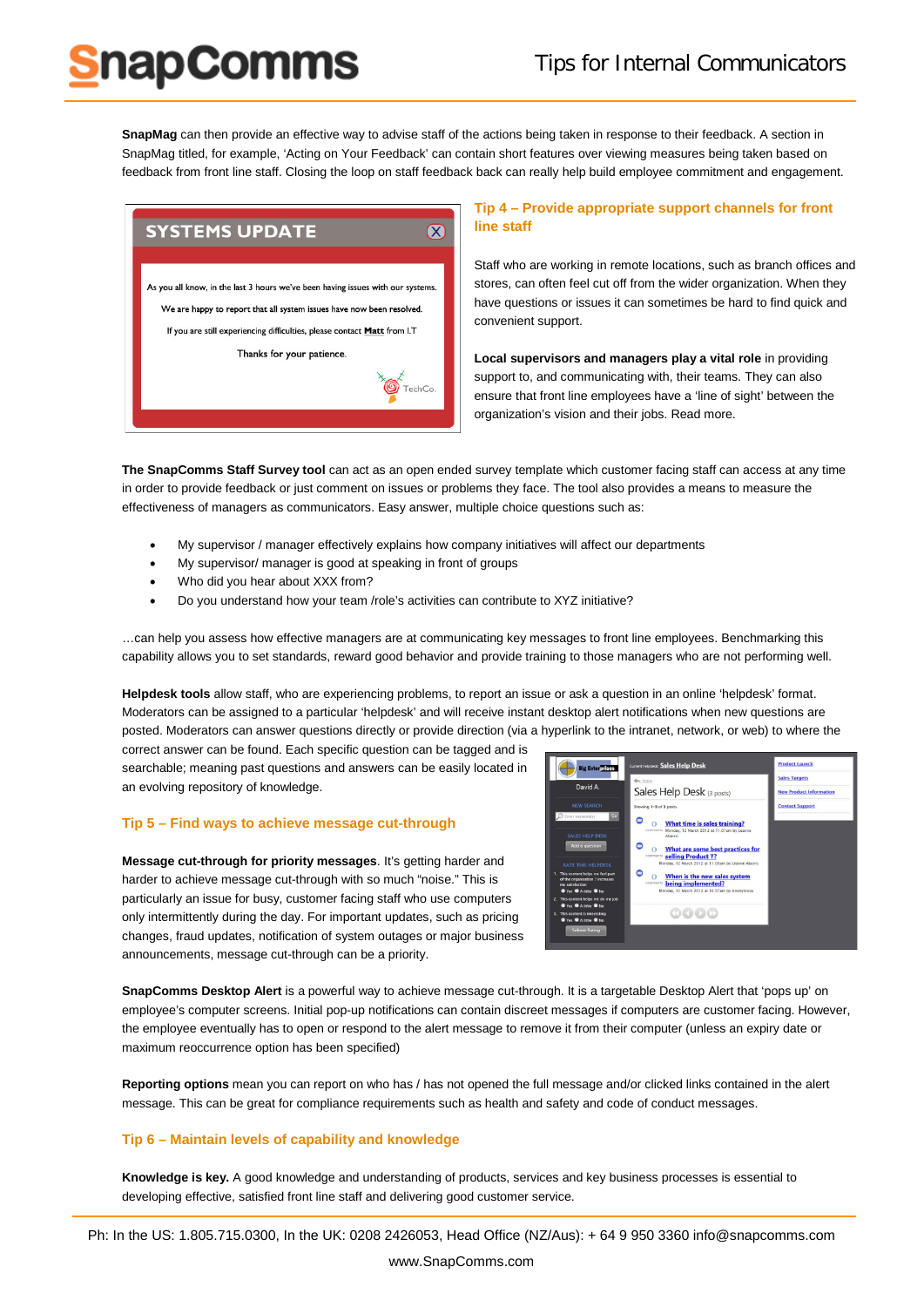Product Knowledge Ouiz the following que How long has o

How long is th

Submit

The next time you roll out a training program, remember, in 30 days people typically forget 80% of what they have learnt if it is not reinforced.

**Reinforce training and measure and raise capability** using [Staff Quizzes.](http://www.snapcomms.com/products/staff-quiz.aspx) The Snap Staff Quiz tool was developed for this

purpose. With Snap Quiz you can:

napComms

- Reinforce training.
- Enhance knowledge (e.g. around key processes)
- Benchmark and set standards
- Influence attitudes with 'scenario' quizzes (e.g. "In situation A do you….?")
- Create competition. Inspire staff to reach high standards
- Engage in fun initiatives. Motivate staff with fun competitions and prizes (e.g. include a silly answer in multi-choice questions to make people smile)
- Measure effectiveness of training (e.g. 6 months after attending training, have behaviors changed?)

The SnapComms [Staff Quiz](http://www.snapcomms.com/products/staff-quiz.aspx) is quick to set up, easily targeted to specific groups and is really easy for people to answer. It 'pops up' on the employee's computer and provides options to complete now or defer until later. You can specify how frequently and how often the quiz will reappear until it is completed.

**'Silent Quizzes'** that staff can opt into via a hyperlink can also be set up. Embedded hyperlinks allow answers to be researched on the intranet and an optional display of the correct answers and scoring can provide further reinforcement of learning.

#### **Tip 7 – Make senior managers accessible to front line staff**

#### **Find ways to make senior managers more accessible to front line staff**.

Research consistently shows that confidence and trust in leadership is a top driver of employee engagement. It is important that customer facing employees believe in and relate to senior managers and see how their role fits within and contributes to the wider organization.

blogs. The SnapComms [plug and play internal discussion forums](http://www.snapcomms.com/products/internal-social-media.aspx) enable key managers to blog about various aspects of the business. Encourage front line staff to ask questions and seek clarification. Leadership blogs can help staff relate to the human side of managers and build engagement and commitment.

**SnapComms Internal Blog tool** also allow you to enlist the people that staff

respect to write blogs, answer questions and provide a credible source of context covering a variety of topics and issues. One example could be to have a successful sales performer blog about "The Secrets of My Success" and a customer service champion to blog about "The Road to Customer Service Excellence".

**[Video Alerts.](http://www.snapcomms.com/products/desktop-alert.aspx)** SnapComms tools include a [Video Alert format](http://www.snapcomms.com/products/desktop-alert.aspx) that delivers video to targeted employee desktops. If face-to-face opportunities with the executives are limited, Video Alerts can provide an alternative. Front line staff can still see the commitment and intent in the senior manager's eyes and hear the passion/empathy in their voice.

#### **Tip 8 – Engage customer facing staff by involving them**

**Involvement is an important aspect of engagement** and commitment to an organization. Find ways to involve front line staff and allow them to influence some aspects of the business operations.

**Collect ideas**. Some of the best ideas and insights reside with front-line staff that interface with customers. Use staff surveys delivered to the desktop to gather feedback from a representative group of employees (not just those with agendas who will take the time to opt in to an online survey)/

**Build involvement and engagement with the wider organization**. Consider job swaps and company volunteer programs. Allow employees to contribute to projects and initiatives being run by the wider organization. Increase awareness of these opportunities by